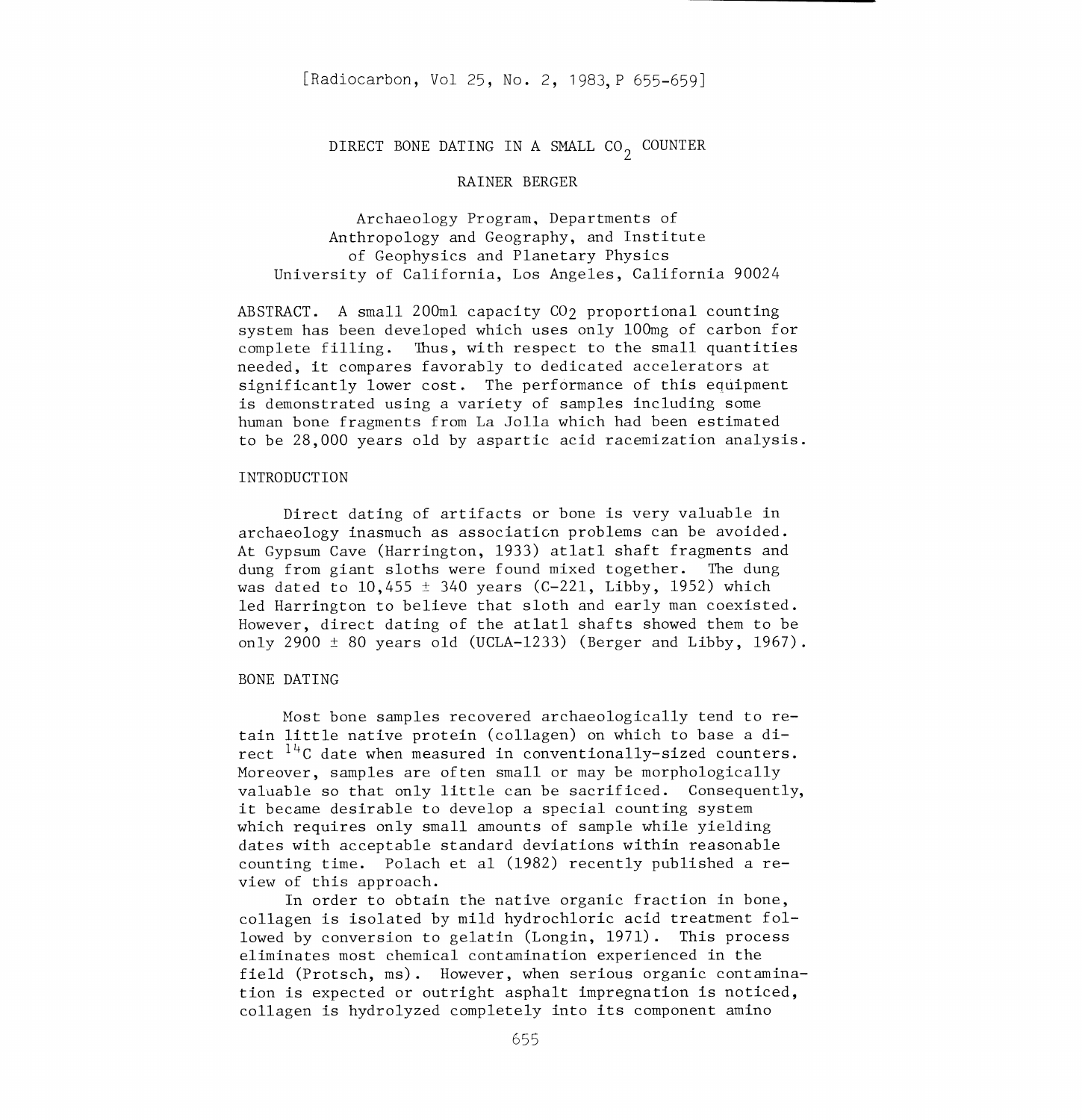acids which are then dated directly (Ho. Marcus, and Berger, 1969). Generally, the selection of the most suitable isolation technique for obtaining radiochemically pure amino acids or proteinaceous matter depends largely on the geochemistry and geomorphology of the recovery site. For example, dry cave deposits may not be chemically contaminated at all, while bone from the La Brea tar pits requires exhaustive decontamination, isolation, and characterization procedures.

In order to produce a clean CO<sub>2</sub> gas sample suitable for counting, the collagen fraction or amino acids are burned in a stream of pure oxygen. The  $CO<sub>2</sub>$  so generated is absorbed in carbonate-free 4N sodium hydroxide. This solution is flushed with oxygen gas to remove most radon dissolved in the solution. Then the original C02 is liberated by adding analytically pure hydrochloric acid. Subsequently, this  $CO<sub>2</sub>$ gas is cleaned in wash towers containing consecutively dilute silver nitrate and concentrated chromic acid. The next step involves passing the counting gas repeatedly over elementary copper at 500°C to remove such electro-negative impurities as oxygen or nitrogen oxides which interfere with CO<sub>2</sub> proportional counting. Finally, the counting gas is stored for about two weeks to permit complete radon decay.

The counter itself has a volume of 200ml equivalent to ca 8mM of  $CO_2$  or 100mg of carbon all of which is used in the actual counting chamber. It is constructed of pure copper, epoxy-sealed, and fitted with a 1 mil anode wire at 3400V. The counter and separate anticoincidence system is located in a steel shield, 20cm thick, at the base of a five-story steel-reinforced concrete building. After preamplification the counter pulses are sorted into 3 anticoincidence and 3 coincidence channels for ultimate data reduction. With present shielding the dating range is ca 30,000 years but can be extended with additional modifications or made more accurate. Typically, a modern sample is counted for 2000 min to a standard deviation of 2%, a 3800-yr-old sample to 3% in 5000 min and a 18,000-yr-sample to 10% in one week. Thus this 200ml unit can produce about one date list/year when used for general archaeological/geological purposes.

## TABLE 1. 200ml counter dates of bone samples

| UCLA No. | Provenience                    | Counting<br>time(min) | $Age*(yr)$       |  |
|----------|--------------------------------|-----------------------|------------------|--|
| 2380     | Burial LAn717                  | 2000                  | $1125 \pm 300$   |  |
| 2384     | La Jolla Shores W-2,<br>#16755 | 4000                  | $1930 \pm 200$   |  |
| 2347     | Rancho La Brea                 | 1000                  | Modern           |  |
| 2315A    | Lake Taguatagua                | 5900                  | $15,250 \pm 910$ |  |

\*Age based on half-life 5568  $\pm$  30; not calibrated or corrected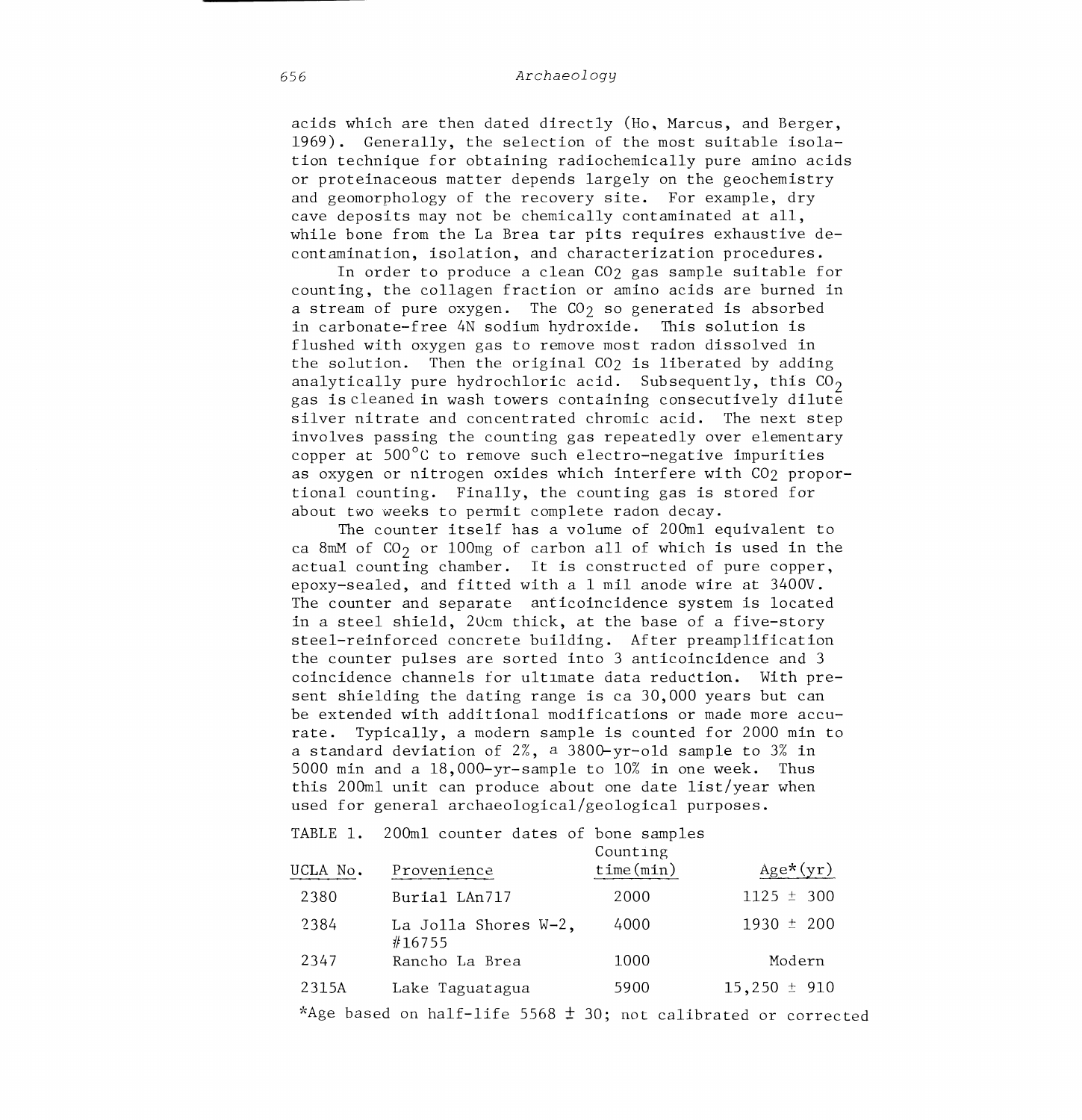UCLA-2380 shows the kind of date to be expected from a relatively recent sample counted over a conventional period of 2000 min equivalent to 33.3 hours or ca 1 1/2 days. Such exploratory dates with an error on the order of ±300 years still permit archaeologic judgments, in many cases, on the chronologic period of a sample.

UCLA-2384 was analyzed to compare directly  $14C$  and aspartic acid racemization dates of the same human skeleton. The sample was composed of a few long bone fragments from site W-2, La Jolla Shores, California, where in 1926, Malcolm Rogers recovered a human skeleton without a cranium (SDM-16755). In 1973, bone fragments from this skeleton were dated by aspartic acid racemization and estimated to be 28,000 years old, using  $K_{\text{asp}} = 1.08 \times 10^{-5} \text{ yr}^{-1}$ . This date was used besides four others as new evidence for the antiquity of man in North America (Bada, Schroeder, and Carter 1974). The oldest racemizat ion date in this suite of specimen was 48,000 years for SDM-16704, also called "The Del Mar Skeleton" which Spencer Rogers (1963) described earlier. Recently, Bischoff and Rosenbauer (1981) determined an age of 11,300 (+1300 -1200) years for the same skeleton (SDM-16704) by uranium series dating. If, indeed, the 48,000-year-old skeleton were actually 11,300 years old, then the 28,000 year-old specimen might also be more recent and datable by  $14C$  in the 200ml counter at UCLA.

For a direct bone  $14C$  date, ca 50g of bone were treated to isolate the gelatine fraction. After processing, the age was  $1850 \pm 200$  yr. As a double check, a second set of bone fragments was treated similarly and dated at 1930  $\pm$  200 yr. This compares with an age of  $1770 \pm 790$  yr determined independently at the Riverside  $14C$  laboratory (UCR-1511D) and discussed in this volume by Taylor (1983). Consequently, SDN-16755 is actually <2000 yr old. The discrepancy between  $14$ C and racemization dates may be caused by the need for a revised racemization rate based on a better localized environmental estimate for the Del Mar site. The  $14C$  age for SDM-16755 raises the question of whether the Del Mar skeleton (SDM-16704) also is really much more recent, in line with the uranium series date. However, it should be noted that elsewhere, good correspondence has been found between  $14C$  and racemization dates (Bada et al, 1974).

Another bone sample, UCLA-2347, from the tar pits of Rancho La Brea was dated to determine whether deer occupied the Rancho La Brean landscape of the Late Pleistocene. The amino acids native to bone were isolated according to the chromatographic procedure by Ho, Marcus and Berger (1969).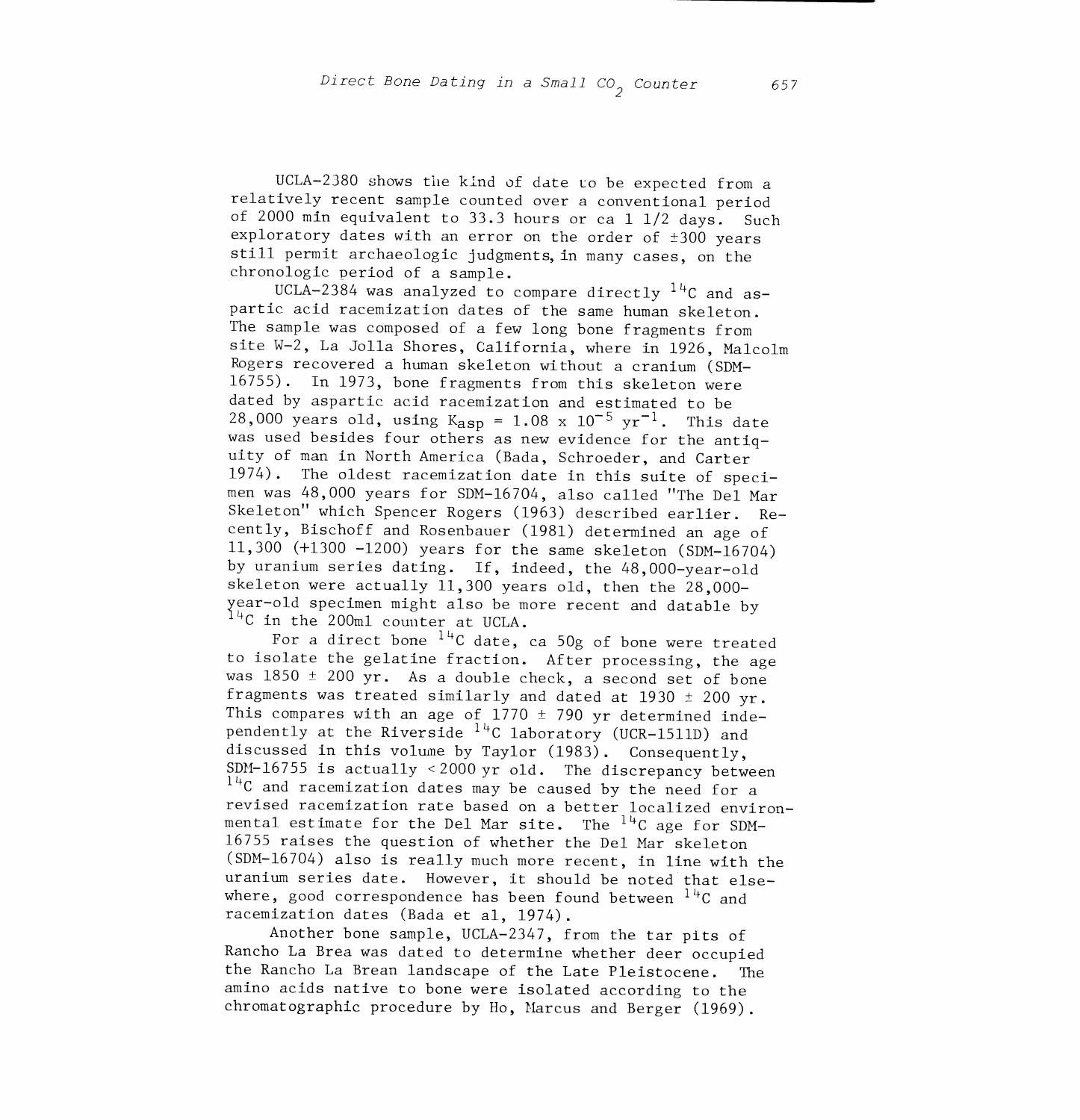A 1000 minute count showed overnight that the deer bones were < 300 yr old and did not belong to the prehistoric fauna of the site.

Finally, to illustrate Late Pleistocene dating capability, a small bone sample from Lake Taguatagua, Chile was dated to assess the age of a large deposit of animal bones found in a former marsh environment near the perimeter of a lagoon. After collagen isolation and purification with dilute sodium hydroxide, the sample was assayed and calculated to be  $15,210 \pm 910$  yr old (UCLA-2315A). Counting time for this sample was 5900 minutes or ca 4 days.

Ultimately, we hope that accelerator-based dates com bining short measuring times and even smaller samples sizes with small standard deviations will become available. In the meantime, appropriately designed small gas counters can perform effectively many duties bridging the gap between liter-sized gas counters and accelerators.

#### ACKNOWLEDGMENTS

The design and construction of this counting equipment was funded by the State of California. Bone samples were provided by C W Meighan (UCLA), Antonia Tejada-Flores (Page Museum, Los Angeles), and Ruth Tyson (San Diego Museum of Man). D McJunkin assisted in the measurement of samples. This is publication 2345, Institute of Geophysics and Planetary Physics, UCLA.

#### REFERENCES

- Bada, J L, Schroeder, R A, and Carter, G, 1974, New evidence for the antiquity of man in North America deduced from aspartic acid racemization: Science, v 184, p 791-793.
- Bada, J L, Schroeder, R A, Protsch, R, and Berger, R, 1974, Concordance of collagen-based radiocarbon and aspartic acid racemization ages: Proc US Natl Acad Sci, v 71, p 914-917.
- Berger, R and Libby, W F, 1967, UCLA radiocarbon dates VI: Radiocarbon, v 9, p 477-504.
- Bischoff, J L and Rosenbauer, R J, 1981, Uranium series dating of human skeletal remains from the Del Mar and Sunnyvale sites, California: Science, v 213, p 1003-1005.
- Harrington, M R, 1933, Gypsum Cave, Nevada: Southwest Mus Papers, no. 8.
- Ho, T Y, Marcus, L F and Berger, R, 1969, Radiocarbon dating of petroleum-impregnated bone from tar pits at Rancho La Brea, California: Science, v 164, p 1051-1052.